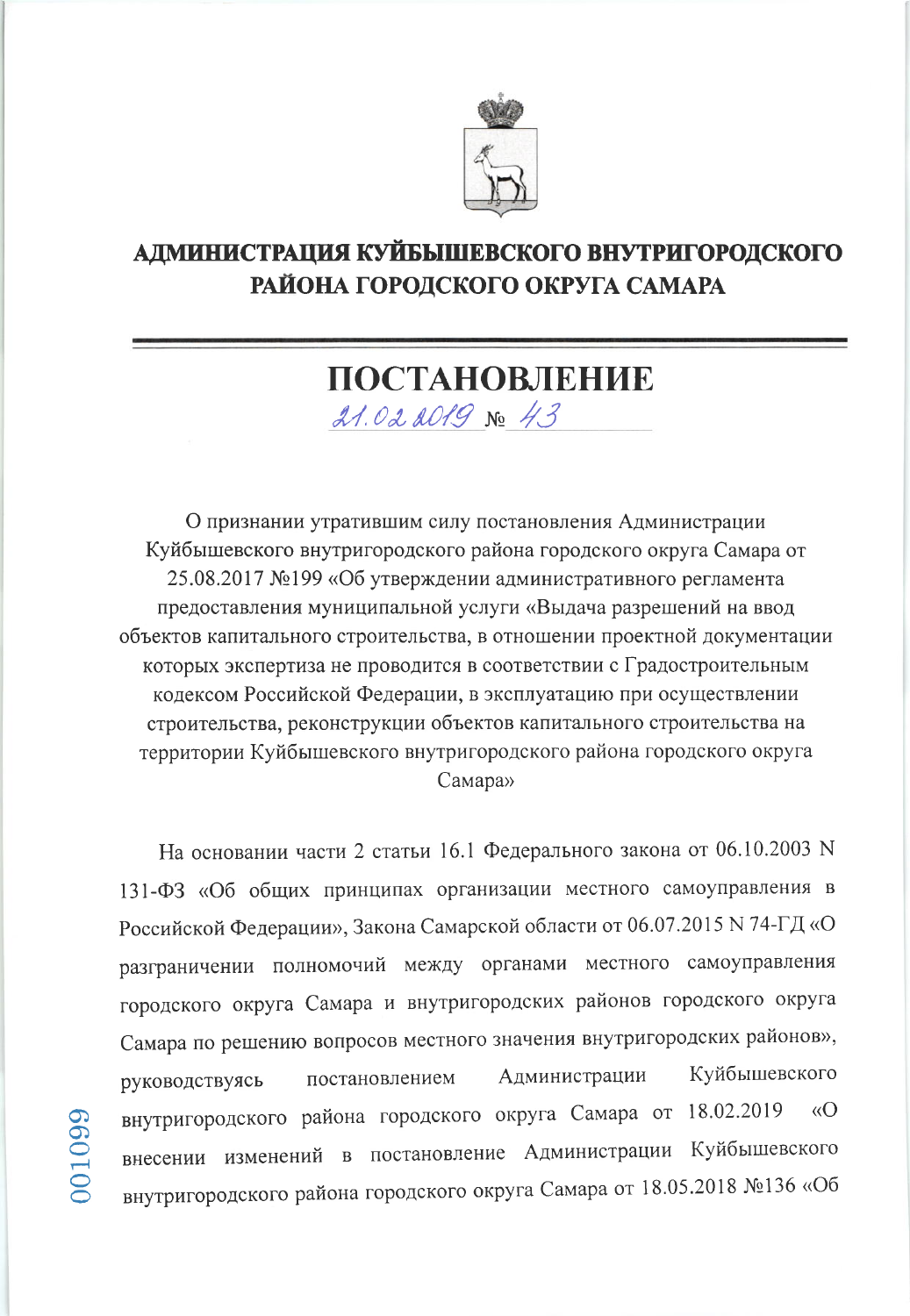утверждении Перечня муниципальных предоставляемых услуг, Администрацией Куйбышевского внутригородского района городского округа Самара», ПОСТАНОВЛЯЮ:

постановление Администрации 1. Признать утратившим силу Куйбышевского внутригородского района городского округа Самара от  $N<sub>0</sub>199$  $\langle \langle$  O<sub>6</sub> административного 25.08.2017 утверждении регламента предоставления муниципальной услуги «Выдача разрешений на ввод объектов капитального строительства, в отношении проектной документации которых экспертиза не проводится в соответствии с Градостроительным кодексом Российской Федерации, в эксплуатацию при осуществлении строительства, реконструкции объектов капитального строительства на территории Куйбышевского внутригородского района городского округа Самара».

2. Настоящее постановление вступает в силу с момента его официального опубликования.

3. Контроль за выполнением настоящего постановления оставляю за собой.

Глава Администрации Куйбышевского внутригородского района

А.В. Моргун

Казакова 3303890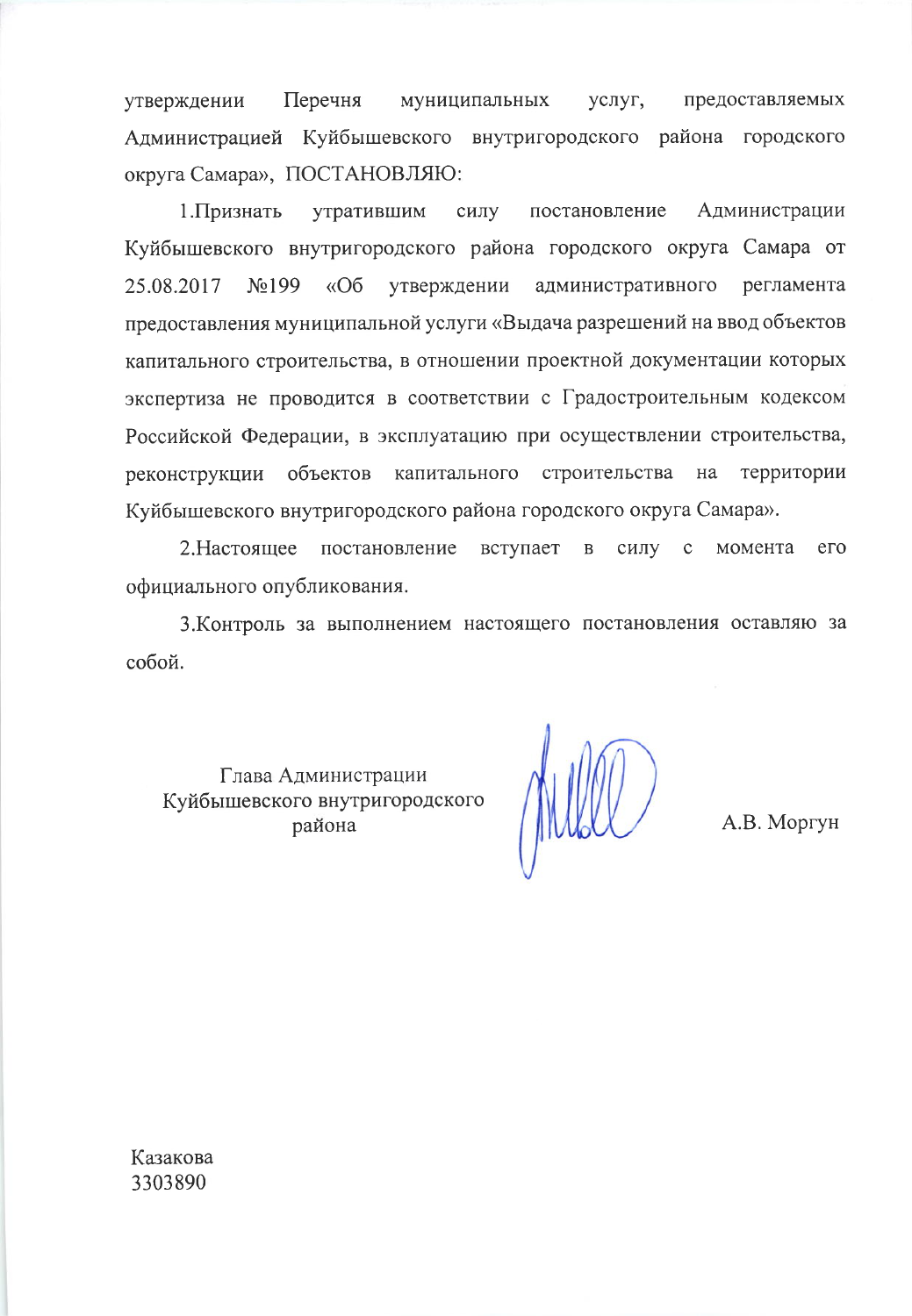О признании утратившим силу постановления Администрации Куйбышевского внутригородского района городского округа Самара от 25.08.2017 №199 «Об утверждении административного регламента предоставления муниципальной услуги «Выдача разрешений на ввод объектов капитального строительства, в отношении проектной документации которых экспертиза не проводится в соответствии с Градостроительным кодексом Российской Федерации, в эксплуатацию при осуществлении строительства, реконструкции объектов капитального строительства на территории Куйбышевского внутригородского района городского округа Самара»

На основании части 2 статьи 16.1 Федерального закона от 06.10.2003 N 131-ФЗ «Об общих принципах организации местного самоуправления в Российской Федерации», Закона Самарской области от 06.07.2015 N 74-ГД «О разграничении полномочий между органами местного самоуправления городского округа Самара и внутригородских районов городского округа Самара по решению вопросов местного значения внутригородских районов», Куйбышевского руководствуясь постановлением Администрации внутригородского района городского округа Самара от 18.02.2019  $\langle \langle \mathbf{O} \rangle$ внесении изменений в постановление Администрации Куйбышевского внутригородского района городского округа Самара от 18.05.2018 №136 «Об